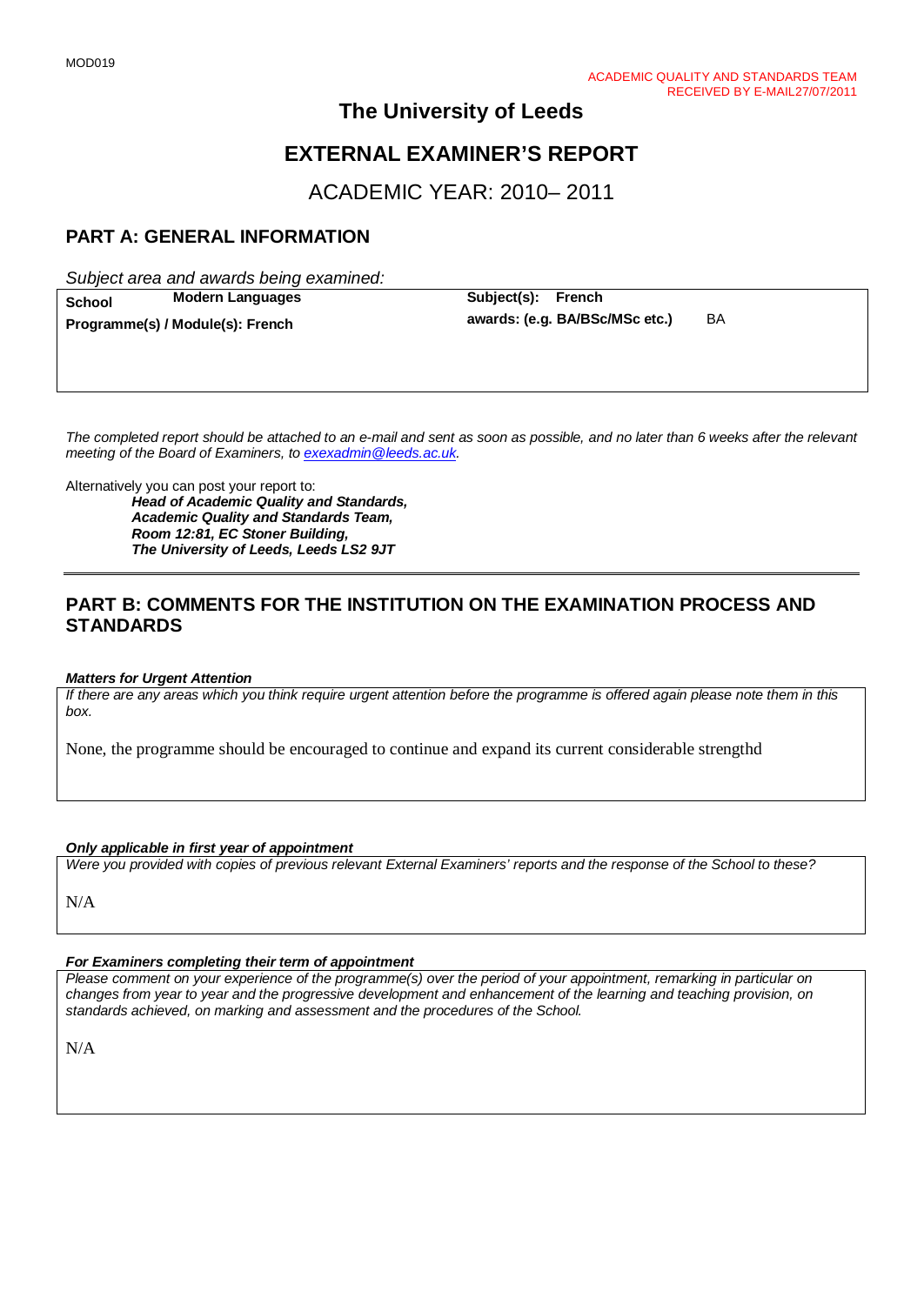- 1. **Please indicate the extent to which the programme aims and intended learning outcomes (ILOs) were commensurate with the level of the award?**
	- *The appropriateness of the intended learning outcomes for the programme(s)/modules and of the structure and content of the programme(s);*
	- *The extent to which standards are appropriate for the award or award element under consideration.*

Aims and objectives were appropriate and entirely commensurate with the level of the award.

- 2. **Did the aims and ILOs meet the expectations of the national subject benchmark (where relevant)?**
	- *The comparability of the programme(s) with similar programme(s) at other institutions and against national benchmarks and the Framework for Higher Education Qualifications.*

Yes. The standards compare favourable with those of other institutions with which I am familiar.

- 3. **Please comment on the assessment methods and the appropriateness of these to the ILOs?**
	- *The design and structure of the assessment methods, and the arrangements for the marking of modules and the classification of awards;*
	- *The quality of teaching, learning and assessment methods that may be indicated by student performance.*

Assessment methods and marking were extremely thorough. Student performance suggest a range of abilities, including some at the very highest end of the scale.

- 4. **Were students given adequate opportunity to demonstrate their achievement of the aims and ILOs?**
	- *The academic standards demonstrated by the students and, where possible, their performance in relation to students on comparable courses;*
	- *The strengths and weaknesses of the students as a cohort.*

Yes. Student strength lies in the variety of the courses completed, allowing them to gain knowledge and cometence across the chronological and genre scales with respect to French culture.

5**. For Examiners responsible for programmes that include clinical practice components, please comment on the learning and assessment of practice components of the curriculum**

N/A

6*.* **The nature and effectiveness of enhancements to the programme(s) and modules since the previous year**

 *It would be particularly helpful if you could also identify areas of good practice which are worthy of wider dissemination.* 

As above: the variety of course on offer covering the full chronological and genre scales.

#### 7.**The influence of research on the curriculum and learning and teaching**

 *This may include examples of curriculum design informed by current research in the subject; practice informed by research; students undertaking research.* 

This is a particular strength. Most of the options are research-led and as such allow a two-way dialogue with advanced-level research. This benefits staff who develop their ideas, but also students, who are part of the process of subject development.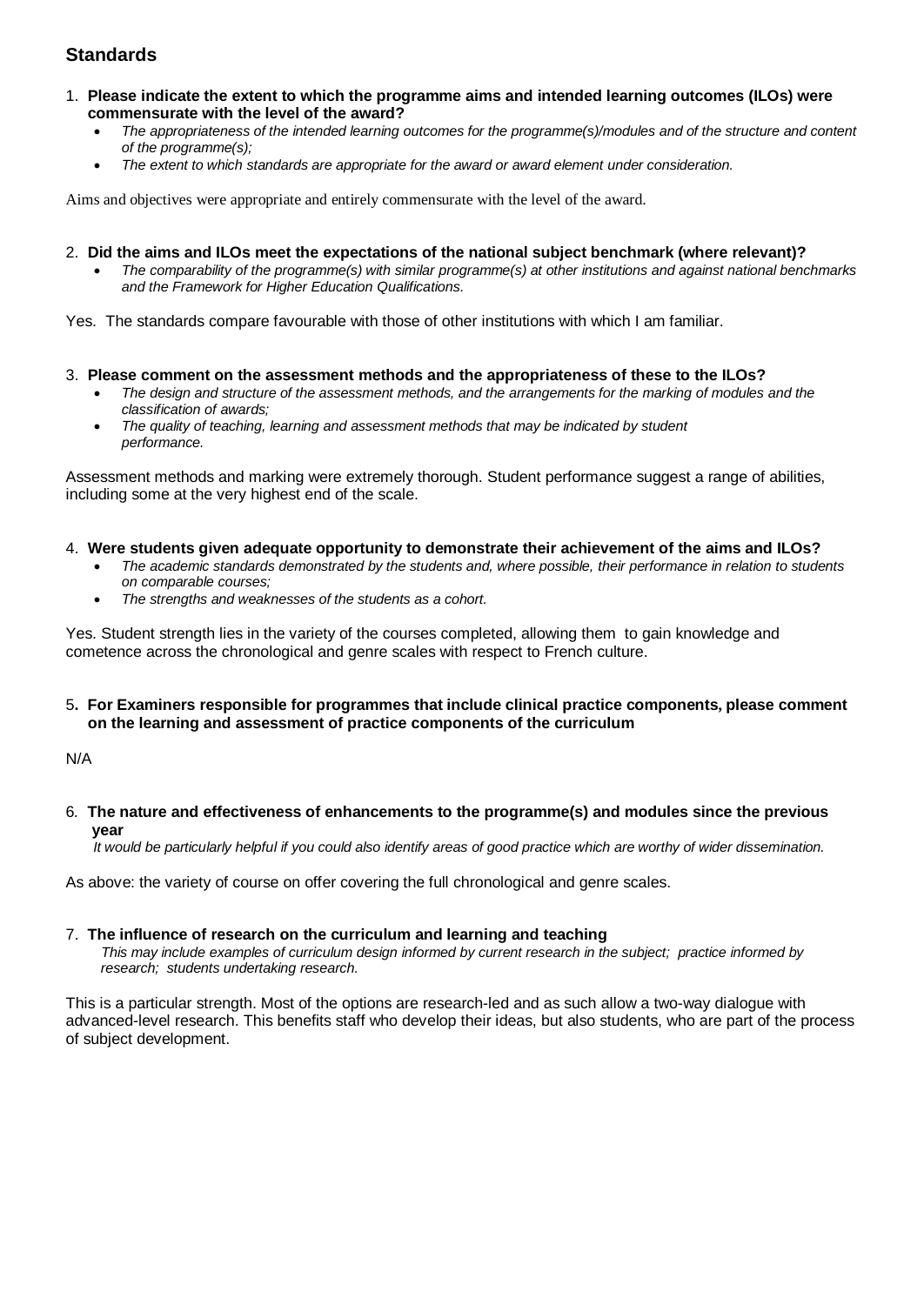- 8. **The University and its Schools provide guidance for External Examiners as to their roles, powers and responsibilities. Please indicate whether this material was sufficient for you to act effectively as an External Examiner**?
	- *Whether external examiners have sufficient access to the material needed to make the required judgements and whether they are encouraged to request additional information.*

Yes, entirely.

- 9. **Did you receive appropriate documentation relating to the programmes and/or parts of programmes for which you have responsibility, e.g. programme specifications or module handbooks?**
	- *The coherence of the policies and procedures relating to external examiners and whether they match the explicit roles they are asked to perform.*

Yes,

10. **Was sufficient assessed/examination work made available to enable you to have confidence in your evaluation of the standard of student work?**

Yes.

11. **Were the administrative arrangements satisfactory for the whole process, including the operation of the Board of Examiners?**

Yes, to be commended,

12. **Were appropriate procedures in place to give due consideration to mitigating circumstances and medical evidence?**

Yes.

## *For Examiners involved in Mentoring Arrangements*

*If you have acted as a mentor to a new external examiner or have received mentor support please comment here on the arrangements.*

N/A

## *Other Comments*

*Please use this box if you wish to make any further comments not covered elsewhere on the form.*

Once again the Department is to be commended for the outstanding work it does and the top-scale level of student experience provided. In particular the wide range of research led options is a particular strength which should be built upon and if possible expanded.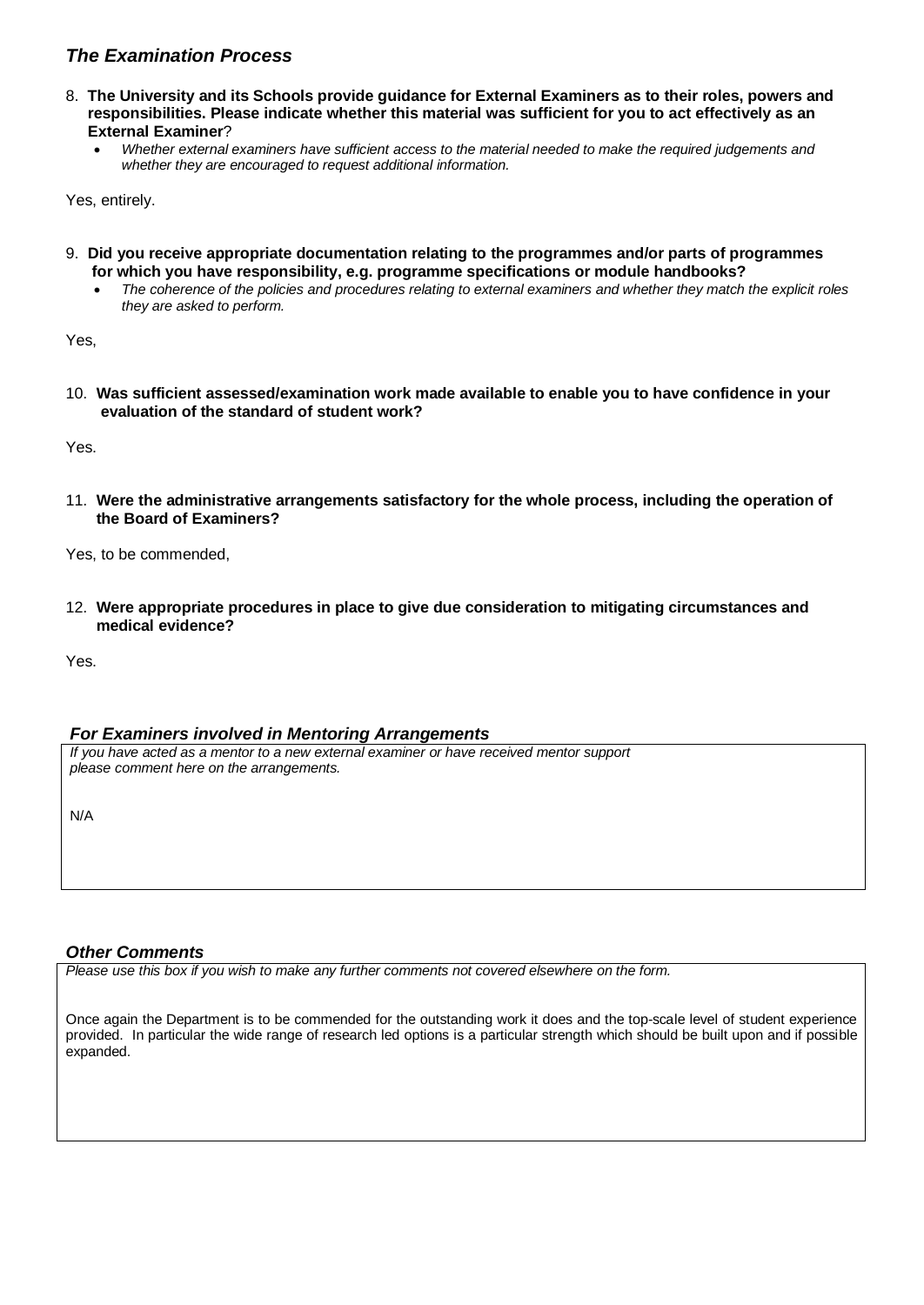Academic Quality and Standards Team Received by e-mail 29/07/2011



29 July 2011

Dear

Many thanks for your External Examiner's report.

We are delighted that you commend our teaching and our assessment procedures so highly, and we note in particular your very positive comments about the strong influence of research on our curriculum, the advantages of the chronological breadth we offer and the high quality of the student experience we provide. We set great store by precisely these aspects of what we do, and it is therefore very encouraging to see them being validated externally.

Finally, I should like to thank you for the care you have taken in monitoring our procedures and for the invaluable way in which you have shared your knowledge and experience with us. My colleagues and I look forward to working with you again in the year ahead.

Yours sincerely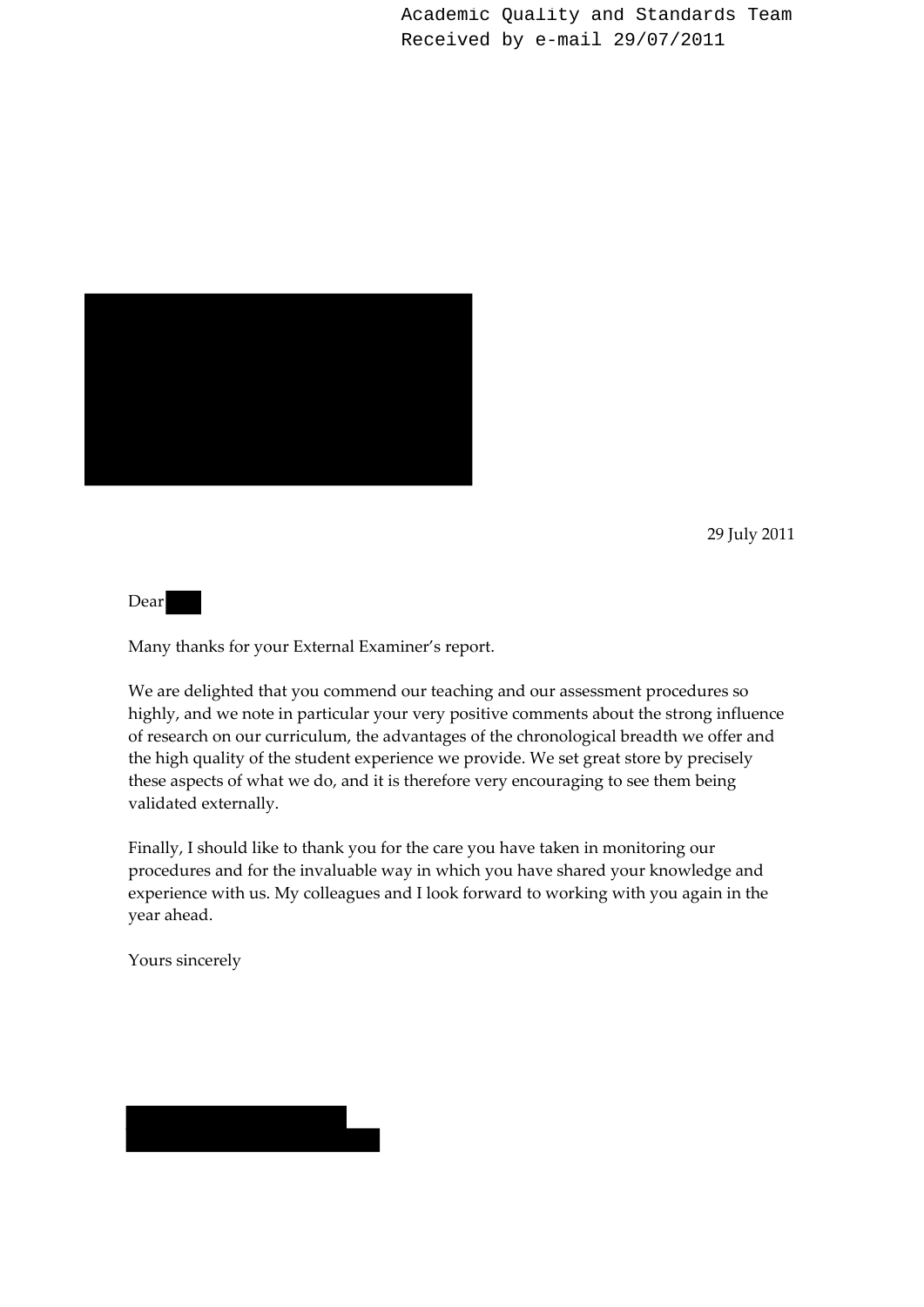# **EXTERNAL EXAMINER'S REPORT**

ACADEMIC YEAR: 2010– 2011

# **PART A: GENERAL INFORMATION**

*Subject area and awards being examined:*

**School of: Subject(s): French Programme(s) / Module(s): awards: (e.g. BA/BSc/MSc etc.)** BA FREN2170/2175; FREN2190/2195; FREN2250/2255; FREN2200/2205; FREN2310/2315; FREN3010; FREN3480; FREN3555; FREN3621; FREN3780; FREN3740; FREN3751;

*The completed report should be attached to an e-mail and sent as soon as possible, and no later than 6 weeks after the relevant meeting of the Board of Examiners, to [exexadmin@leeds.ac.uk.](mailto:exexadmin@leeds.ac.uk)*

Alternatively you can post your report to:

*Head of Academic Quality and Standards, Academic Quality and Standards Team, Room 12:81, EC Stoner Building, The University of Leeds, Leeds LS2 9JT*

# **PART B: COMMENTS FOR THE INSTITUTION ON THE EXAMINATION PROCESS AND STANDARDS**

#### *Matters for Urgent Attention*

*If there are any areas which you think require urgent attention before the programme is offered again please note them in this box.*

None

## *Only applicable in first year of appointment*

*Were you provided with copies of previous relevant External Examiners' reports and the response of the School to these?* 

*For Examiners completing their term of appointment Please comment on your experience of the programme(s) over the period of your appointment, remarking in particular on changes from year to year and the progressive development and*  enhancement of the learning and teaching provision, on standards achieved, on marking and assessment and the procedures of *the School.*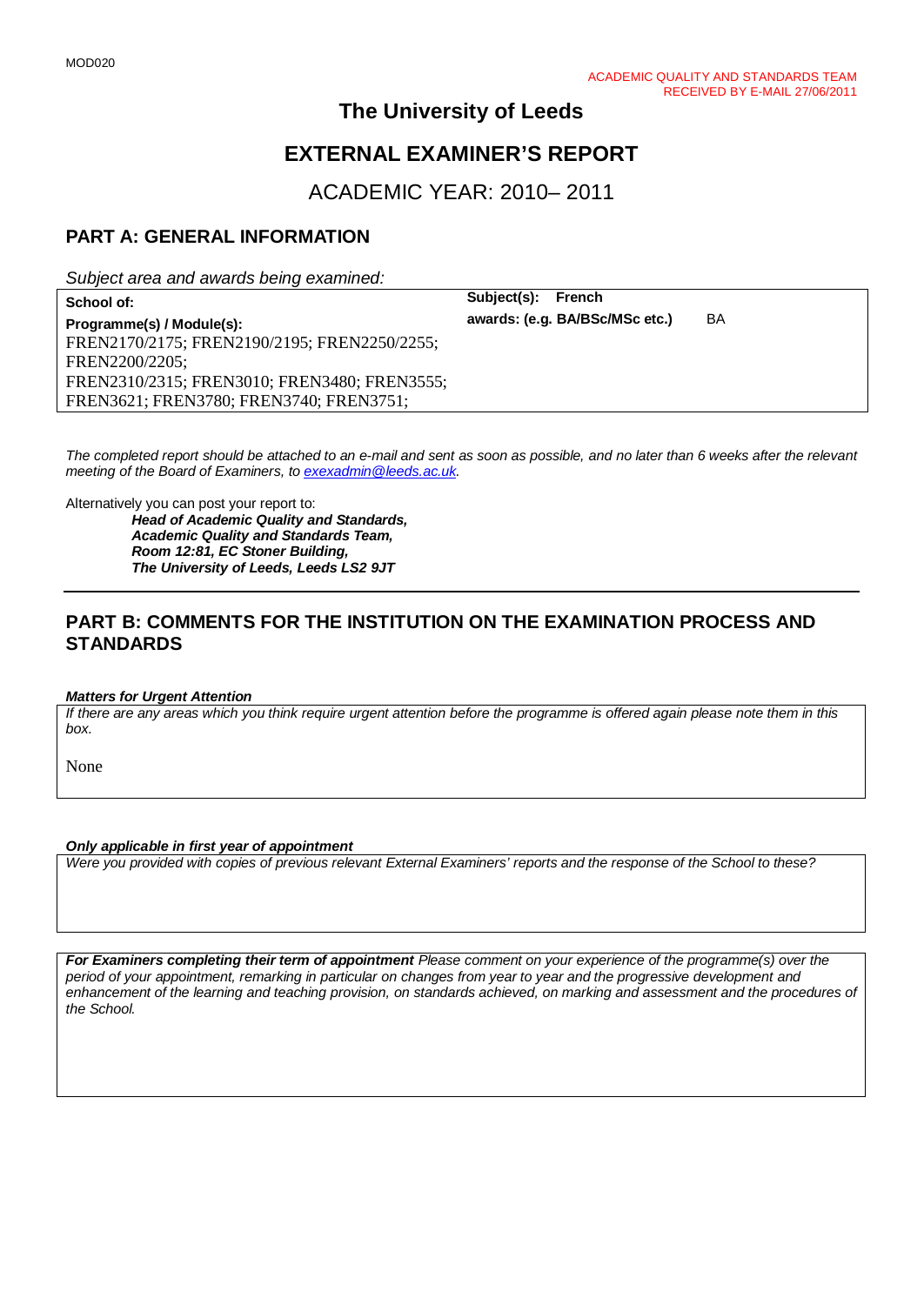- 1. **Please indicate the extent to which the programme aims and intended learning outcomes (ILOs) were commensurate with the level of the award?**
	- *The appropriateness of the intended learning outcomes for the programme(s)/modules and of the structure and content of the programme(s);*
	- *The extent to which standards are appropriate for the award or award element under consideration.*

The programme aims and ILOs are absolutely appropriate for a BA in French at a top-ranking University.

### 2. **Did the aims and ILOs meet the expectations of the national subject benchmark (where relevant)?**

• *The comparability of the programme(s) with similar programme(s) at other institutions and against national benchmarks and the Framework for Higher Education Qualifications.*

Yes

### 3. **Please comment on the assessment methods and the appropriateness of these to the ILOs?**

- *The design and structure of the assessment methods, and the arrangements for the marking of modules and the classification of awards;*
- *The quality of teaching, learning and assessment methods that may be indicated by student performance.*

The evidence provided by the students' work and the assessment material suggests that both assessment and teaching methods are of very high quality.

### 4. **Were students given adequate opportunity to demonstrate their achievement of the aims and ILOs?**

- *The academic standards demonstrated by the students and, where possible, their performance in relation to students on comparable courses;*
- *The strengths and weaknesses of the students as a cohort.*

Yes

5**. For Examiners responsible for programmes that include clinical practice components, please comment on the learning and assessment of practice components of the curriculum**

N/A

6*.* **The nature and effectiveness of enhancements to the programme(s) and modules since the previous year**

 *It would be particularly helpful if you could also identify areas of good practice which are worthy of wider dissemination.* 

I was impressed at a number of modules not offered the previous year for reasons of staff availability which enhance still further the already excellent range of modules on offer in the programme. One of these (FREN3740) was particularly innovative in its requirement that students studying autobiographical writing should attempt a piece of autobiographical writing themselves and comment on the challenges it presented. The degree of critical reflection apparent in the students' commentaries was very pleasing and represents an example of excellent practice.

## 7.**The influence of research on the curriculum and learning and teaching**

 *This may include examples of curriculum design informed by current research in the subject; practice informed by research; students undertaking research.* 

The teaching in Leeds is clearly research-led. The advantage of having a big department relative to other French Departments means not only that a wide range of modules is available to students but also that colleagues can to a marked extent teach to their own research interests.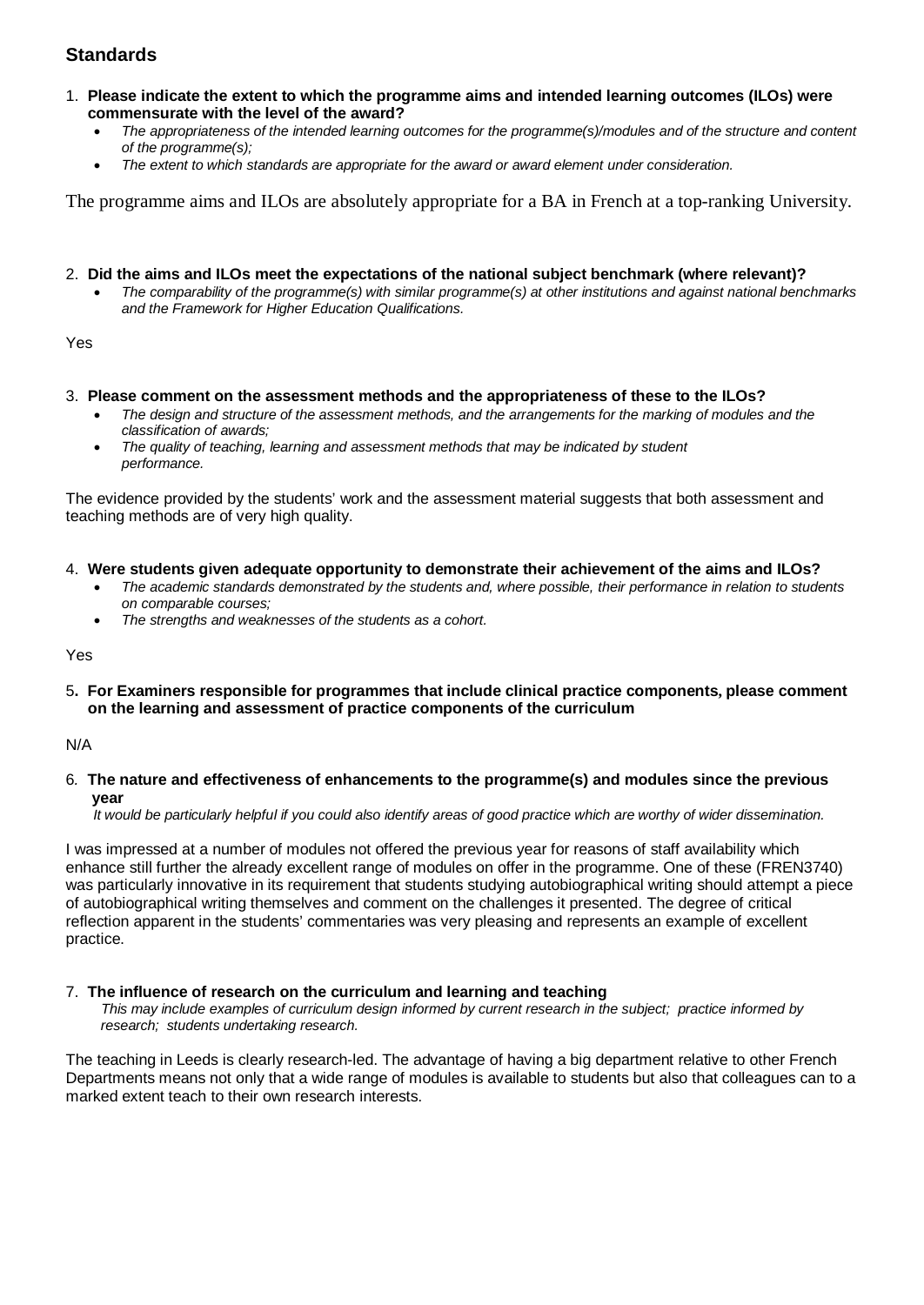- 8. **The University and its Schools provide guidance for External Examiners as to their roles, powers and responsibilities. Please indicate whether this material was sufficient for you to act effectively as an External Examiner**?
	- *Whether external examiners have sufficient access to the material needed to make the required judgements and whether they are encouraged to request additional information.*

I had no need to request additional information; all was clear in advance.

- 9. **Did you receive appropriate documentation relating to the programmes and/or parts of programmes for which you have responsibility, e.g. programme specifications or module handbooks?**
	- *The coherence of the policies and procedures relating to external examiners and whether they match the explicit roles they are asked to perform.*

Yes

10. **Was sufficient assessed/examination work made available to enable you to have confidence in your evaluation of the standard of student work?**

Yes – the entirety of the students' written work was available for inspection. There was one script I was unable to locate in FREN2170/2175; however, this was doubtless an issue of filing/sorting rather than of availability; see my comment below about the ordering of scripts.

11. **Were the administrative arrangements satisfactory for the whole process, including the operation of the Board of Examiners?**

Administrative arrangements were exemplary.

12. **Were appropriate procedures in place to give due consideration to mitigating circumstances and medical evidence?**

Yes: the Examination Board considered mitigating circumstances not only in the case of borderline candidates, as is increasingly common, but for all students who had submitted evidence of them.

## *For Examiners involved in Mentoring Arrangements*

*If you have acted as a mentor to a new external examiner or have received mentor support please comment here on the arrangements.*

## *Other Comments*

*Please use this box if you wish to make any further comments not covered elsewhere on the form.*

The impression I formed last year that the Leeds Department of French offers an excellent BA to its students has been confirmed this year. The teaching is diverse, stimulating and research-led, and clearly encourages students to develop a range of transferable skills. Overall, the students demonstrate a high level of achievement, comparable with the best being achieved nationally. I would repeat the comment I made previously that this level of student attainment is all the more remarkable for being achieved with such a high student-staff ratio, suggesting a very high level of commitment to their teaching by members of staff.

I was pleased to note that my recommendation that External Examiners no longer be involved as primary examiners (rather than moderators) in the Oral examinations was implemented. I also note that my suggestion that a coversheet giving an overall picture of the breakdown of marks should be provided for each course had been followed up. This was very helpful since it enabled the Externals to assess comparability between courses more easily and to target their attention more efficiently on the borderline cases in each course. It would be helpful if the scripts could further be arranged in the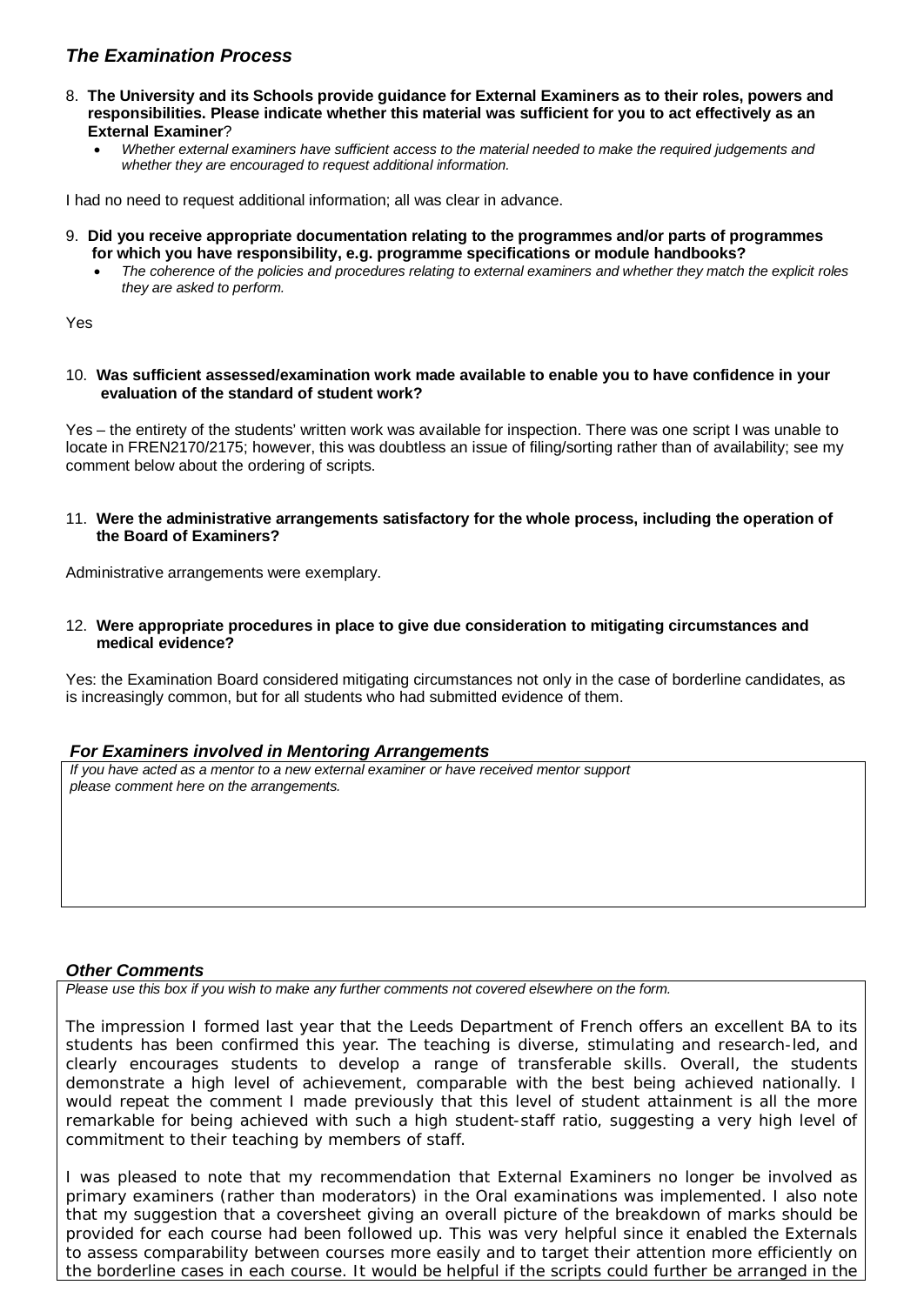order given on the spreadsheet and, given the amount of moderation to be done in just one day, if course convenors could extract in advance the scripts they wish the External to consider. This is especially the case in relation to Second Year courses where there can be up to four different piles of elements per course with no obvious order.

The only other observation I would make is that the very best students at Leeds may in my view be slightly disadvantaged at national level relative to students in other institutions by the requirement to write their Final year course essays in French. For example, I read a number of essays where the content was indubitably of a quality submissible to the Gapper prize awarded annually by the Society for French Studies, but where the number of grammatical mistakes militated against the likelihood of success if they were to be put forward. Since the quality of the French is not itself assessed, the Department may wish to consider whether the benefits to the students of having to write the essays in French are outweighed or not by the reduction in the number of essays standing a strong chance of success in such competitions.

In conclusion, I remain of the opinion that the provision in French at BA level places is excellent in every respect at Leeds. I would like to thank colleagues, both academic and administrative, for their efforts to make the task of moderating the examinations as smooth as possible and also, especially, for their hospitality and warm welcome.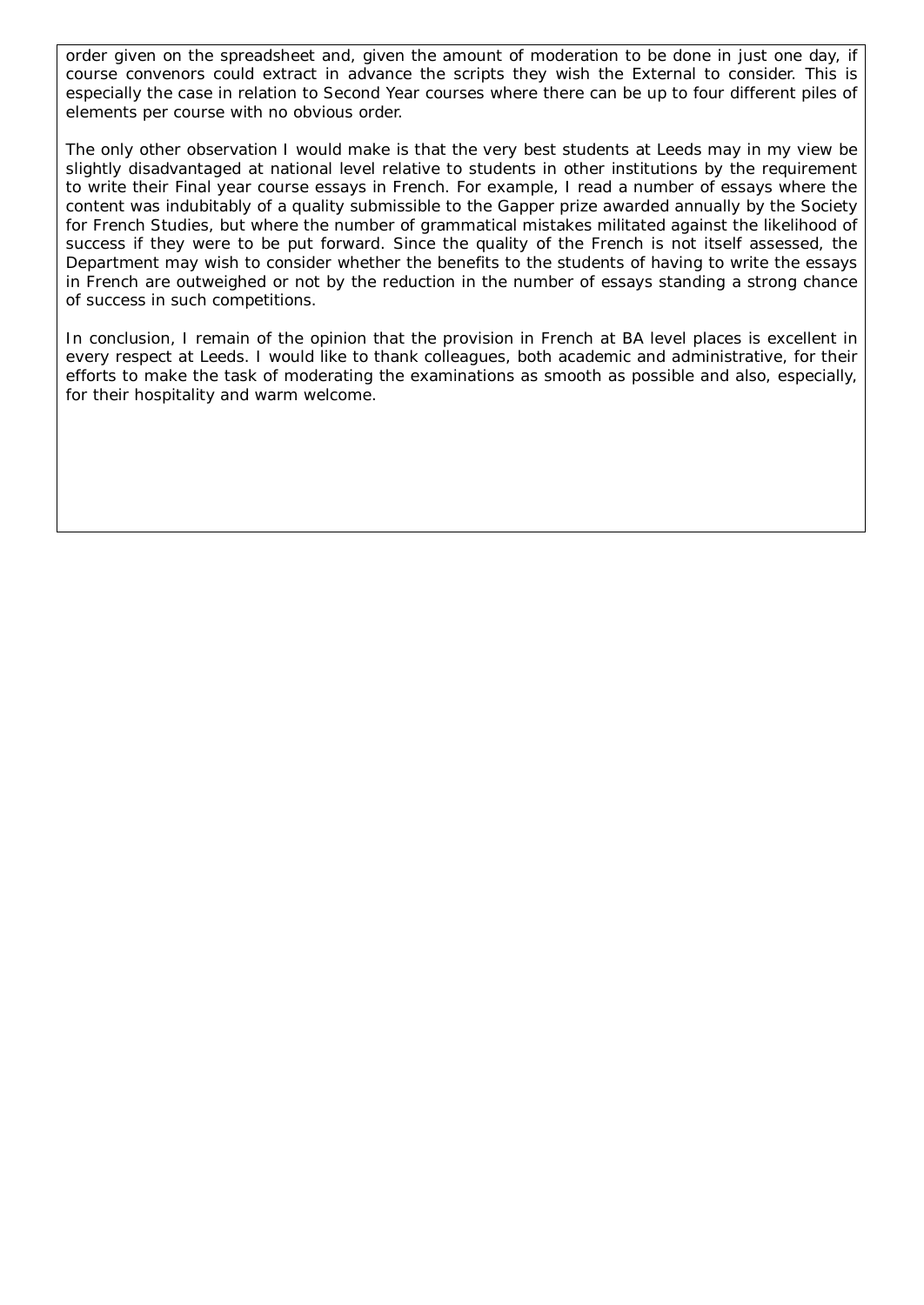Academic Quality and Standards Team Received by e-mail 26/07/2011

27 July 2011

Many thanks for your second External Examiner's report.

We are delighted that you commend our teaching and our assessment procedures so highly, judging our provision to be excellent in every respect. We set great store by the range and quality of researchled modules we offer, and it is encouraging to see precisely these aspects being validated externally. We are also very grateful to you for your appreciation of the challenges we face, as you rightly note that our high levels of student attainment are achieved in the context of a high student/staff ratio. We are glad, too, that you found that the changes we have made to our procedures this year – made in the light of your report last year – have worked well, and we will ensure that next year there is even greater clarity in how scripts are presented to you for inspection.

We note your observation on the language of assessment in final-year modules. My personal view is much the same as yours: that we are muddying the waters, and perhaps even disadvantaging our students in some respects, by forcing them to complete some of their final‐year assessment in content modules in French, even though (quite rightly) such assessment is not actually a language exercise. However, I know some other colleagues see the matter differently. I can therefore confirm that we will discuss this question and review our policy collectively early in the new session, mindful that any decisions we take in French need to be seen in the broader context of the School.

Finally, I should like to thank you for the care you have taken in monitoring our procedures and for the invaluable way in which you have shared your knowledge and experience with us. My colleagues and I very much look forward to working with you again in the year ahead.

Yours sincerely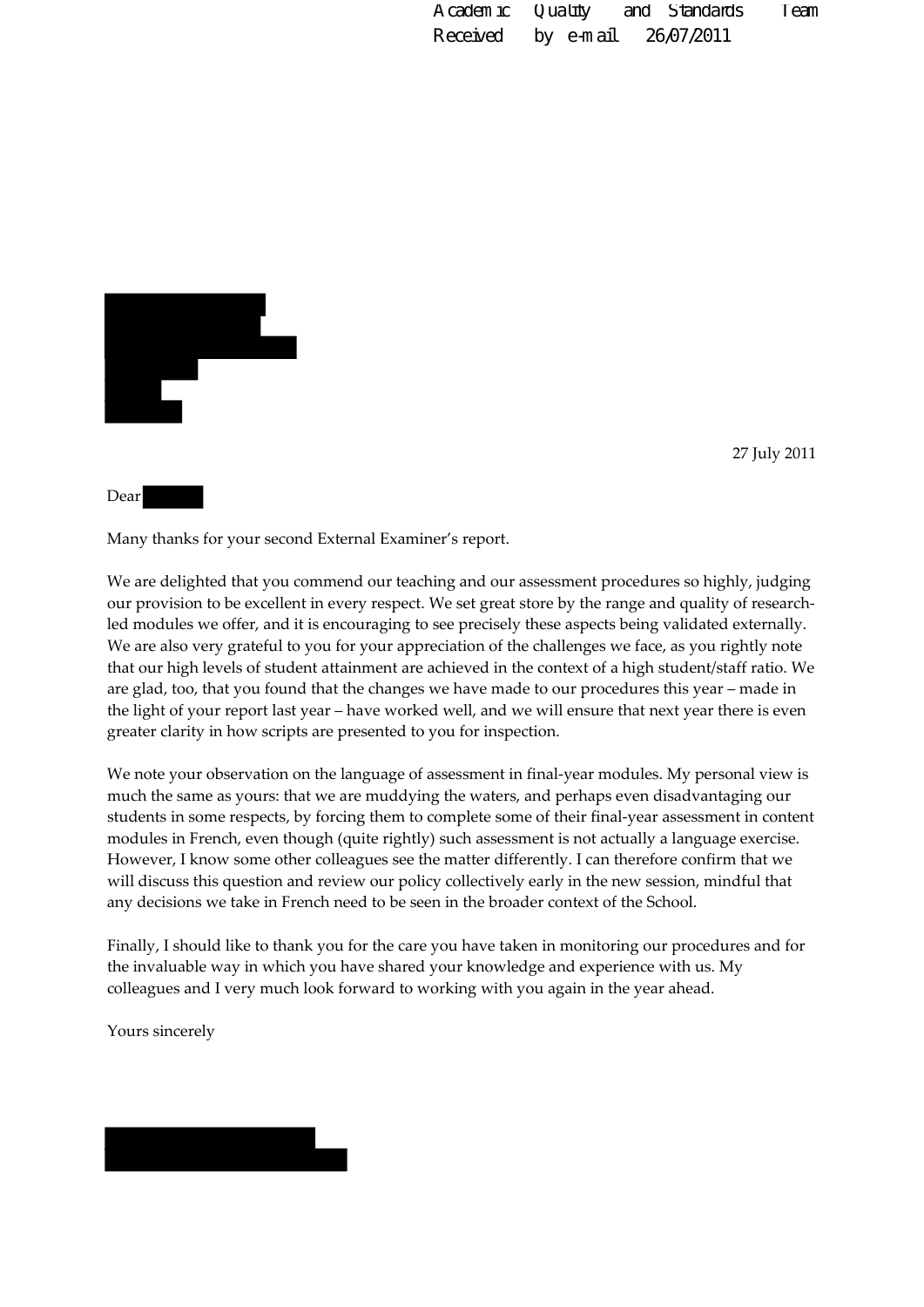# **EXTERNAL EXAMINER'S REPORT**

ACADEMIC YEAR: 2010– 2011

# **PART A: GENERAL INFORMATION**

*Subject area and awards being examined:*

| School of: | <b>Modern Languages</b>                               | Subject(s): French |                                |    |
|------------|-------------------------------------------------------|--------------------|--------------------------------|----|
|            | Programme(s) / Module(s): BA French and Joint Honours |                    | awards: (e.g. BA/BSc/MSc etc.) | BA |
|            |                                                       |                    |                                |    |

*The completed report should be attached to an e-mail and sent as soon as possible, and no later than 6 weeks after the relevant meeting of the Board of Examiners, to [exexadmin@leeds.ac.uk.](mailto:exexadmin@leeds.ac.uk)*

Alternatively you can post your report to:

*Head of Academic Quality and Standards, Academic Quality and Standards Team, Room 12:81, EC Stoner Building, The University of Leeds, Leeds LS2 9JT*

## **PART B: COMMENTS FOR THE INSTITUTION ON THE EXAMINATION PROCESS AND STANDARDS**

#### *Matters for Urgent Attention*

*If there are any areas which you think require urgent attention before the programme is offered again please note them in this box.*

#### *Only applicable in first year of appointment*

*Were you provided with copies of previous relevant External Examiners' reports and the response of the School to these?* 

#### *For Examiners completing their term of appointment*

*Please comment on your experience of the programme(s) over the period of your appointment, remarking in particular on changes from year to year and the progressive development and enhancement of the learning and teaching provision, on standards achieved, on marking and assessment and the procedures of the School.* 

There has been year on year progress during my period of appointment. I have seen growth in the variety of options available to the students, improvement in the methods of assessment and feedback, and standards of achievement in the work produced by the students that have been consistently high.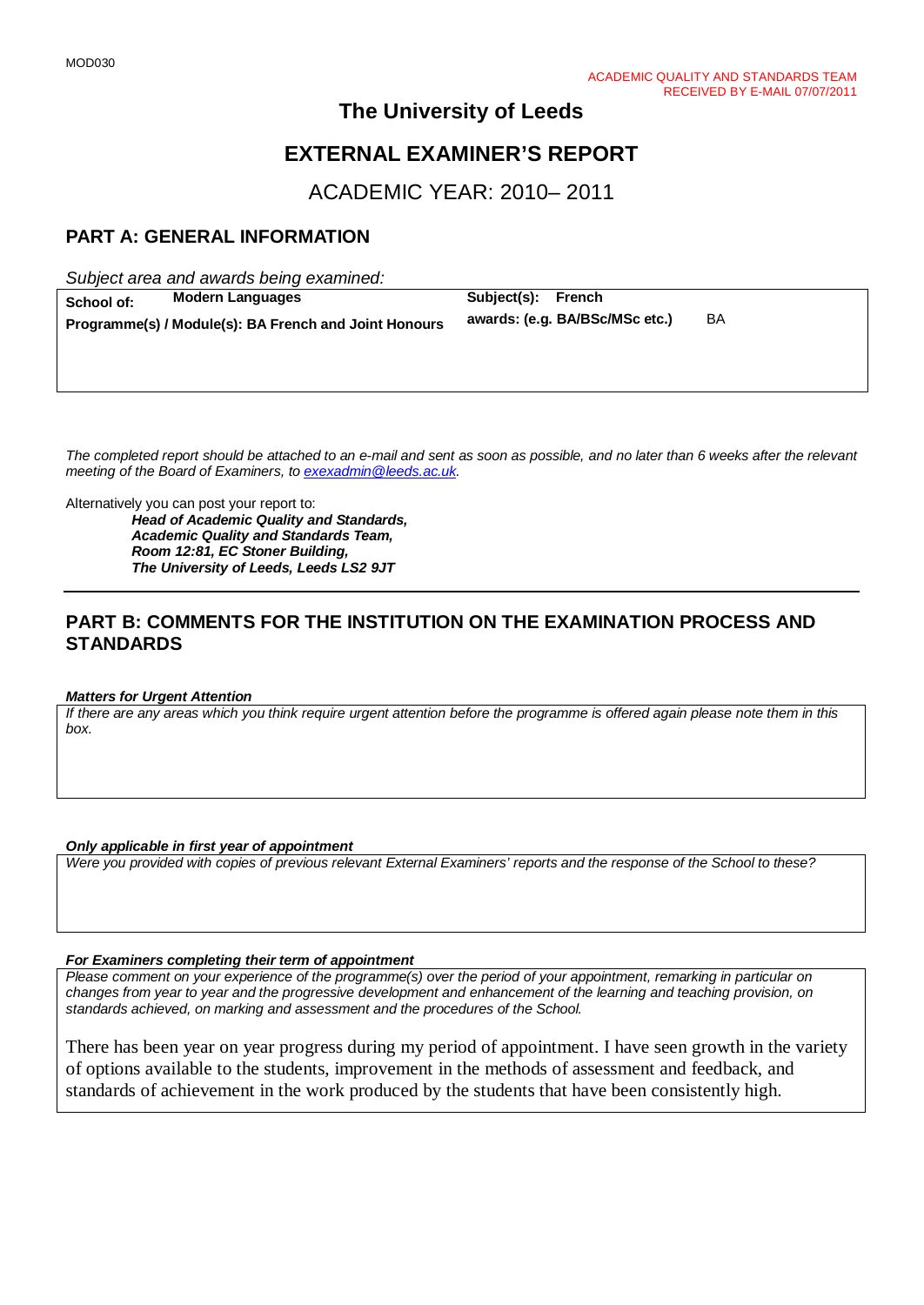- 1. **Please indicate the extent to which the programme aims and intended learning outcomes (ILOs) were commensurate with the level of the award?**
	- *The appropriateness of the intended learning outcomes for the programme(s)/modules and of the structure and content of the programme(s);*
	- *The extent to which standards are appropriate for the award or award element under consideration.*

The programme at Leeds attracts highly qualified students and what is expected of them is suitably demanding for a BA honours degree. The degree is well-structured, combining rigour with variety, and succeeds in producing well-rounded graduates.

### 2. **Did the aims and ILOs meet the expectations of the national subject benchmark (where relevant)?**

• *The comparability of the programme(s) with similar programme(s) at other institutions and against national benchmarks and the Framework for Higher Education Qualifications.*

The Leeds French department is one of the foremost in the country and its aims and ILOs underscore that position.

## 3. **Please comment on the assessment methods and the appropriateness of these to the ILOs?**

- *The design and structure of the assessment methods, and the arrangements for the marking of modules and the classification of awards;*
- *The quality of teaching, learning and assessment methods that may be indicated by student performance.*

The design and structure of the assessment methods combine fairness and flexibility, allowing teaching staff to innovate while giving students a clear appreciation of what is expected of them. All the student work that I have seen testifies to the fact that the students were well taught, and encouraged to fulfil their potential. Consequently, the vast majority of students perform well, and a solid cohort performs outstandingly.

### 4. **Were students given adequate opportunity to demonstrate their achievement of the aims and ILOs?**

- *The academic standards demonstrated by the students and, where possible, their performance in relation to students on comparable courses;*
- *The strengths and weaknesses of the students as a cohort.*

The standards achieved by the students would appear very favourably in any national comparisons. Leeds graduates are particularly strong in terms of their exposure to the breadth of approaches and subject areas that constitute French Studies. There has been notable innovation in the attempt to address the frailties in written language characteristic of all school-leavers with A level French.

### 5**. For Examiners responsible for programmes that include clinical practice components, please comment on the learning and assessment of practice components of the curriculum**

### 6*.* **The nature and effectiveness of enhancements to the programme(s) and modules since the previous year**

 *It would be particularly helpful if you could also identify areas of good practice which are worthy of wider dissemination.* 

The programme has clearly benefited from regular reviews, consistently offering a rich variety of well-focused modules to students. I have been particularly impressed by the ongoing endeavour to expand, standardise and improve the feedback to students, thus enhancing their performance.

#### 7.**The influence of research on the curriculum and learning and teaching**  *This may include examples of curriculum design informed by current research in the subject; practice informed by research; students undertaking research.*

The members of staff in the department are engaged in a wide variety of research areas and this has shaped the rewarding range of options available to the students.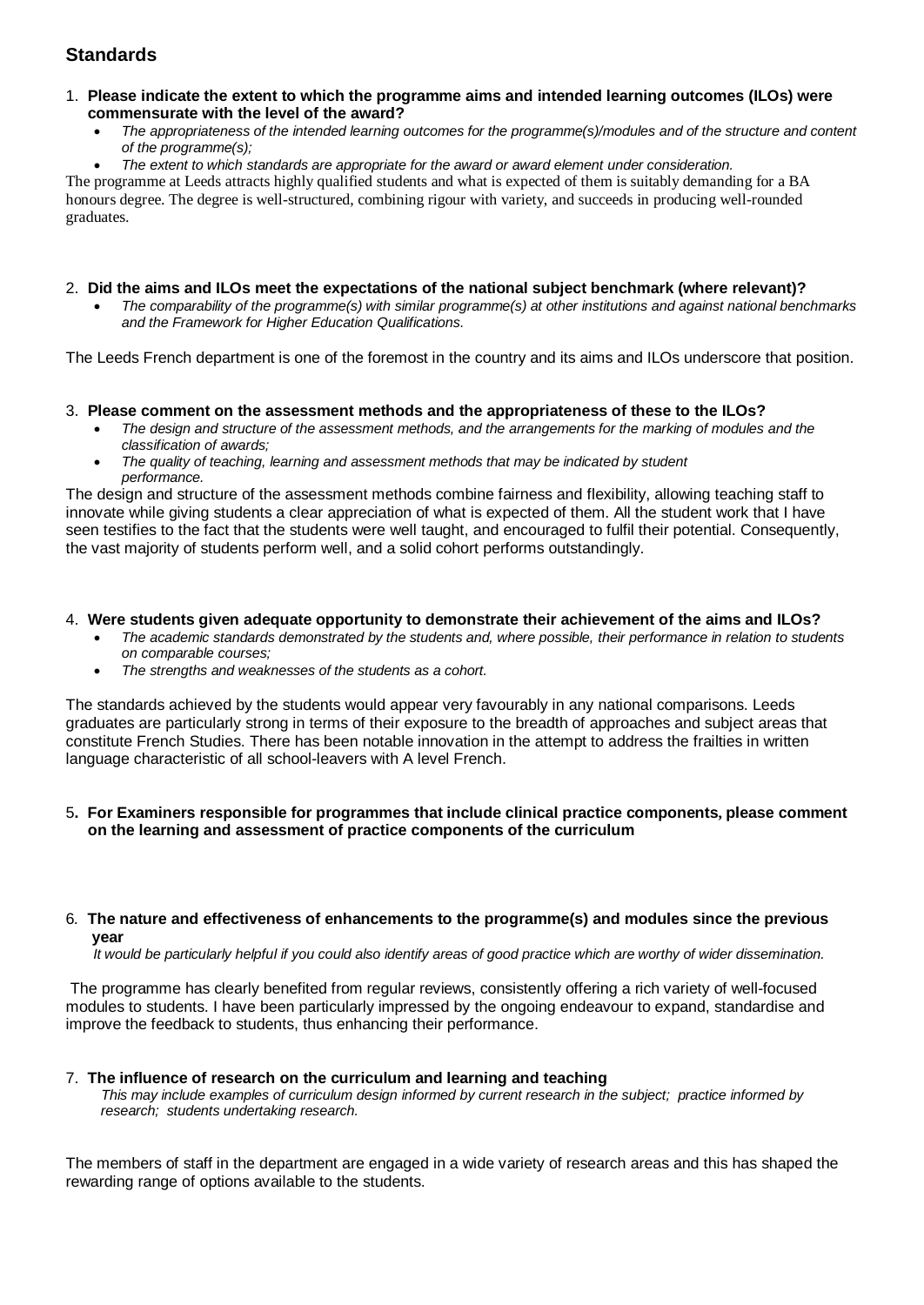- 8. **The University and its Schools provide guidance for External Examiners as to their roles, powers and responsibilities. Please indicate whether this material was sufficient for you to act effectively as an External Examiner**?
	- *Whether external examiners have sufficient access to the material needed to make the required judgements and whether they are encouraged to request additional information.*

I was provided with all the material I needed to make informed and balanced judgements.

- 9. **Did you receive appropriate documentation relating to the programmes and/or parts of programmes for which you have responsibility, e.g. programme specifications or module handbooks?**
	- *The coherence of the policies and procedures relating to external examiners and whether they match the explicit roles they are asked to perform.*

I was given a very clear sense of what was required of me.

10. **Was sufficient assessed/examination work made available to enable you to have confidence in your evaluation of the standard of student work?**

Yes.

11. **Were the administrative arrangements satisfactory for the whole process, including the operation of the Board of Examiners?**

Yes.

12. **Were appropriate procedures in place to give due consideration to mitigating circumstances and medical evidence?**

*Yes.*

## *For Examiners involved in Mentoring Arrangements*

*If you have acted as a mentor to a new external examiner or have received mentor support please comment here on the arrangements.*

## *Other Comments*

*Please use this box if you wish to make any further comments not covered elsewhere on the form.*

*The colleagues in the French department were unfailingly accommodating and responsive in helping me to discharge my duties as an external examiner. What I have observed over the last 4 years is the highly professional delivery of a programme that is rich, dynamic and in tune with student expectations. In terms of the student experience offered, and the adaptability to an increasingly competitive market in difficult times, Leeds French is a very good window for Leeds University and for the discipline of French Studies. I sincerely hope that the University will support the department with the human and material resources it needs in order to prosper and consolidate its position as a leader nationally.*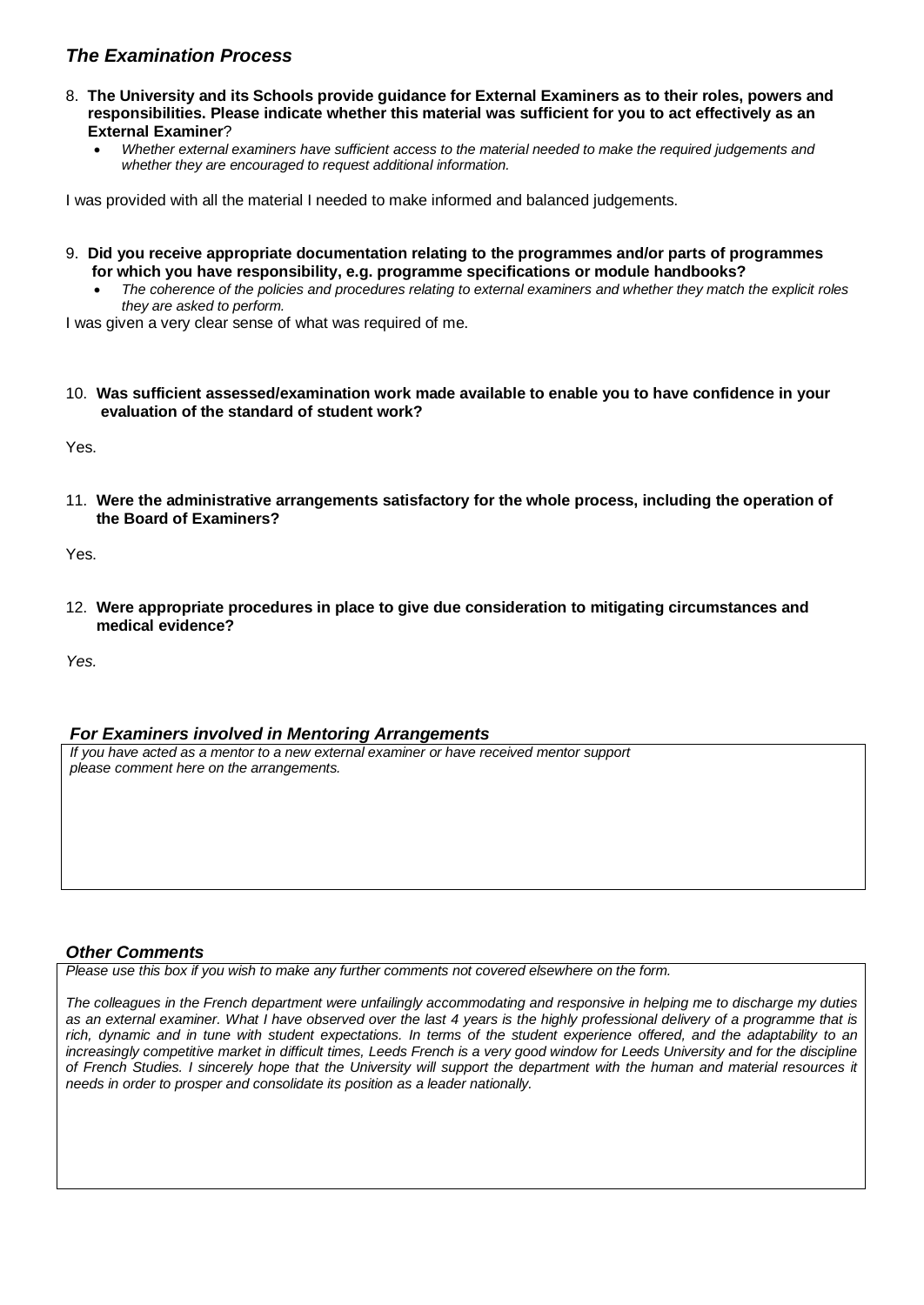Academic Quality and Standards Team Received by e-mail 26/07/2011

27 July 2011

Dear

Many thanks for your final External Examiner's report.

We are delighted that you commend our teaching and our assessment procedures so highly. We set great store by the range and quality of research-led modules we offer, and it is encouraging to see precisely these aspects being validated externally. We are very pleased, too, that you have observed positive developments in the course of your four years as External, particularly in terms of assessment and feedback, and we note with great satisfaction your view of our programme as being rich, dynamic and in tune with student expectations. We are also very grateful to you for your appreciation of the challenges we face, and you will not be surprised to learn that we share your hope that the University will support us with the human and material resources we need in order to consolidate our position nationally as a leading Department of French.

Finally, I should like to thank you for the care you have taken in monitoring our procedures and for the invaluable way in which you have shared your knowledge and experience with us over the past four years. My colleagues and I have found it a real pleasure to work with you, and we all wish you the very best for the future.

Yours sincerely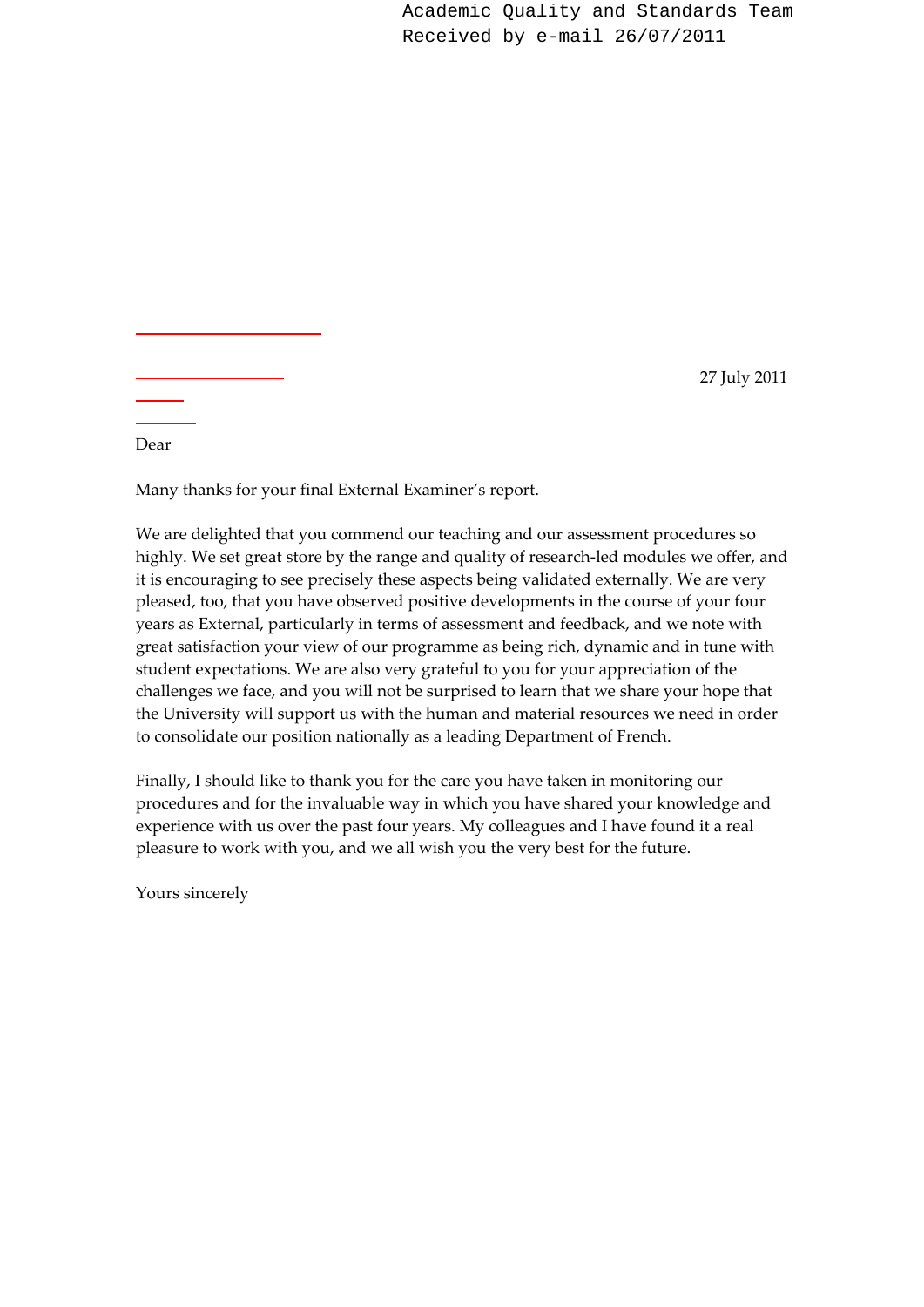# **EXTERNAL EXAMINER'S REPORT**

ACADEMIC YEAR: 2010– 2011

# **PART A: GENERAL INFORMATION**

*Subject area and awards being examined:*

**School of: Languages and Linguistics Subject(s): Subject(s): Programme(s)** *I* Module(s): **Franch awards:** (e.g. BA/BSc/MSc etc.)

 $Programme(s) / Module(s): French$ 

*The completed report should be attached to an e-mail and sent as soon as possible, and no later than 6 weeks after the relevant meeting of the Board of Examiners, to [exexadmin@leeds.ac.uk.](mailto:exexadmin@leeds.ac.uk)*

Alternatively you can post your report to:

*Head of Academic Quality and Standards, Academic Quality and Standards Team, Room 12:81, EC Stoner Building, The University of Leeds, Leeds LS2 9JT*

## **PART B: COMMENTS FOR THE INSTITUTION ON THE EXAMINATION PROCESS AND STANDARDS**

#### *Matters for Urgent Attention*

*If there are any areas which you think require urgent attention before the programme is offered again please note them in this box.*

#### *Only applicable in first year of appointment*

*Were you provided with copies of previous relevant External Examiners' reports and the response of the School to these?* 

#### *For Examiners completing their term of appointment*

*Please comment on your experience of the programme(s) over the period of your appointment, remarking in particular on changes from year to year and the progressive development and enhancement of the learning and teaching provision, on standards achieved, on marking and assessment and the procedures of the School.* 

Overall over the 4 years in which I have served as extern for the French Department at Leeds I have found standards which are no less than world class in every aspect of the work of the department. The department offers an impressive range of courses taught by people who are world class researchers in their fields, resulting in a stimulating programme in French Studies which fits students for a wide range of careers from academic careers to teaching to a broad range of business and functionary roles. The staff work to the highest standards and give of themselves unstintingly for the benefit of the students. They are supportive and encouraging. And all of this while producing an outstanding body of research, and maintaining international profiles.

There is constant monitoring of standards and procedures by the academics. From an already excellent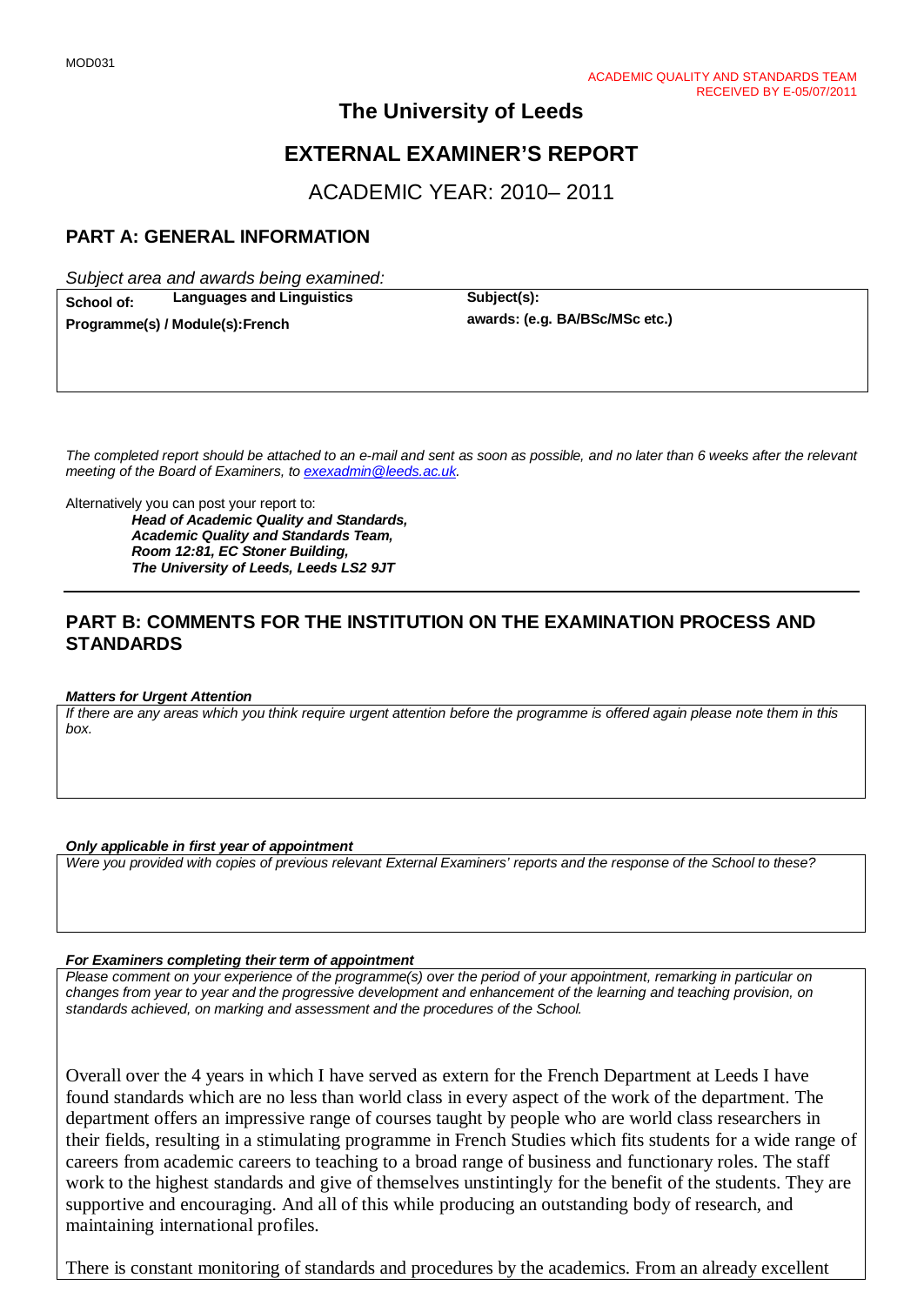standard, some courses changed in minor ways during the past four years. There has been more choice of topics in several of the exams. Changes in the oral exams have improved focus on phonetics. More documentation has been added to the already excellent information provided to the students.

Students emerging for Leeds with degrees in French are capable of competing with students from any top French departments in the UK and Ireland. Their language skills are superb and their intellectual training and critical thinking as well as their intercultural awareness fits them for whatever career paths they may choose.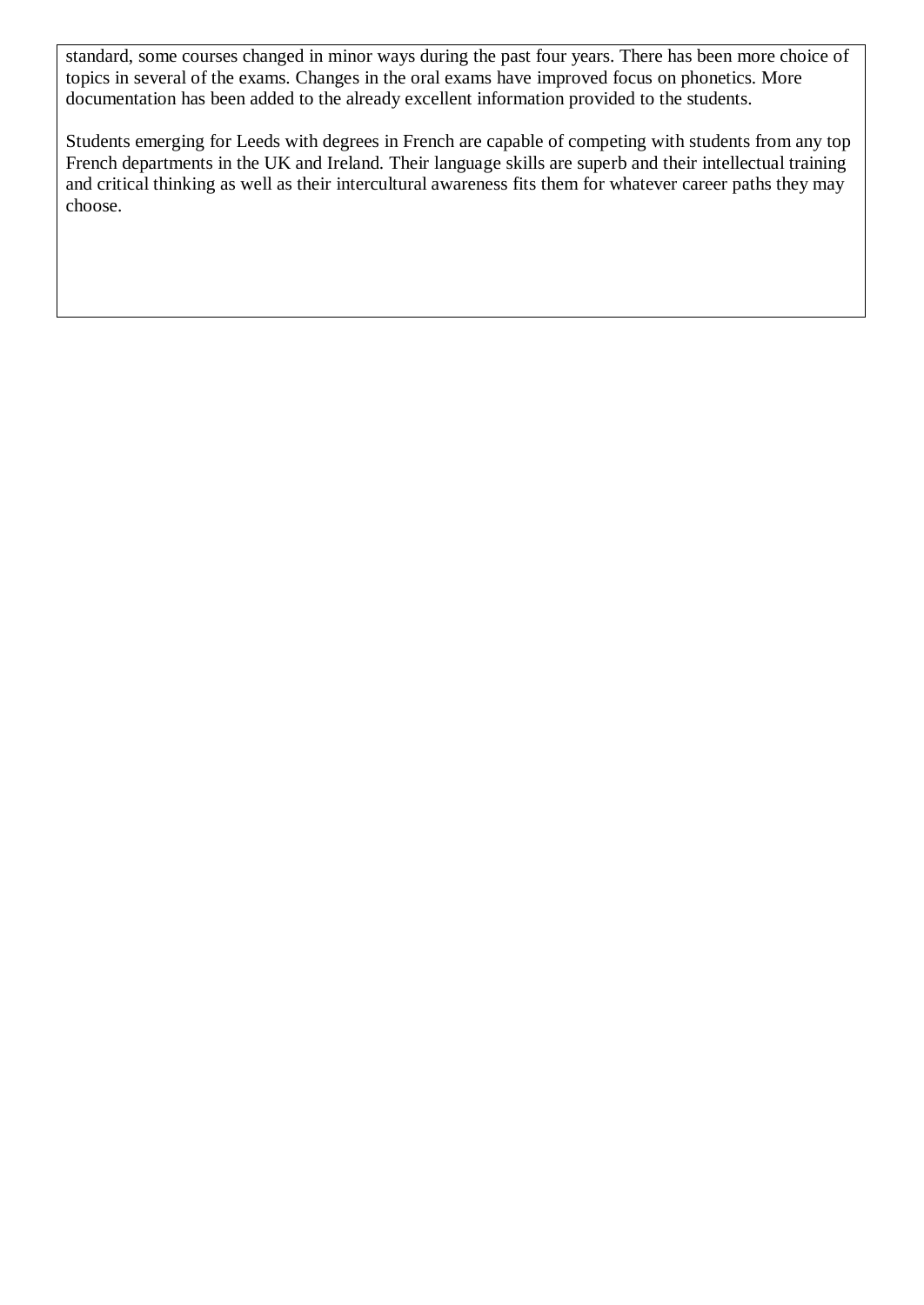#### 1. **Please indicate the extent to which the programme aims and intended learning outcomes (ILOs) were commensurate with the level of the award?**

- *The appropriateness of the intended learning outcomes for the programme(s)/modules and of the structure and content of the programme(s);*
- *The extent to which standards are appropriate for the award or award element under consideration.*
- - The aims of the courses were clear, and the documentation was comprehensive

Marking schemes were appropriate.

All three language exercises were marked meticulously, many double marked. The evaluative remarks and statements on the scripts were detailed and well matched to the stated aims of the courses. It is clear that the students were apprised of the aims and objectives of the course, well taught and appropriately examined.

• The documentation on the course indicated a thoroughness of approach as well as a high level of detail in preparation of the students for examination. The levels of difficulty for both 'theme' and 'version' were appropriate, permitting the better students to show a range of ability without being beyond the reach of the weaker ones.

Resume well taught- a difficult exercise- involving other cognitive skills not necessarily strictly linguistic.

#### 2. **Did the aims and ILOs meet the expectations of the national subject benchmark (where relevant)?**

- *The comparability of the programme(s) with similar programme(s) at other institutions and against national benchmarks and the Framework for Higher Education Qualifications.*
- •

Yes, all aims and ILOs were appropriate.

### 3. **Please comment on the assessment methods and the appropriateness of these to the ILOs?**

- *The design and structure of the assessment methods, and the arrangements for the marking of modules and the classification of awards;*
- *The quality of teaching, learning and assessment methods that may be indicated by student performance.*

#### Marking schemes were appropriate.

All three language exercises were marked meticulously, many double marked. The evaluative remarks and statements on the scripts were detailed and well matched to the stated aims of the courses. It is clear that the students were apprised of the aims and objectives of the course, well taught and appropriately examined*.*

While the range of marks was the expected curve, there were some stellar performances. In general student performance indicates excellent teaching and learning procedures in the Department.

As indicated elsewhere marking arrangements are excellent.

#### 4. **Were students given adequate opportunity to demonstrate their achievement of the aims and ILOs?**

- *The academic standards demonstrated by the students and, where possible, their performance in relation to students on comparable courses;*
- *The strengths and weaknesses of the students as a cohort.*

• Yes the examination tasks were imaginative and provided opportunities for the more brilliant performers to demonstrate their prowess and yet provided sufficient space for the more average students to perform well.

One observation I had was that the obligation to write content paper in French might slightly depress marks. The students are more than adequately tested on a wide range of language skills in their language papers, so permitting them to express themselves more fully in their first language would result in no loss of language training.

#### 5**. For Examiners responsible for programmes that include clinical practice components, please comment on the learning and assessment of practice components of the curriculum**

#### 6*.* **The nature and effectiveness of enhancements to the programme(s) and modules since the previous year**

 *It would be particularly helpful if you could also identify areas of good practice which are worthy of wider dissemination.* The language modules are continually under review and are constantly improved. I know that on my recommendation more attention was given to pronunciation by highlighting some phonetic traits. There is constant discussion of the nature of courses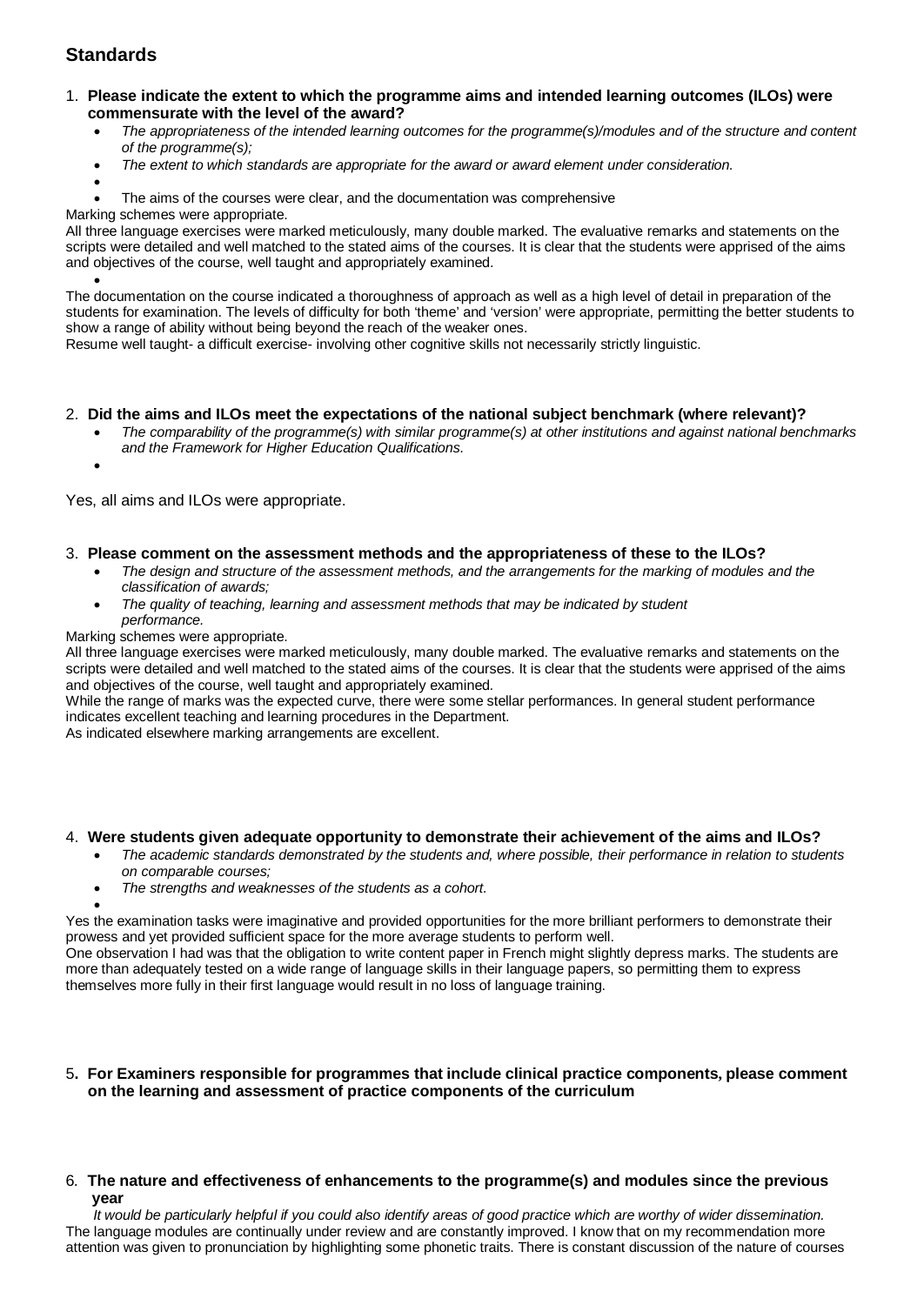and of pedagogical approaches to the delivery of these courses. The content courses are continually updated with input form the world class research of the academics who teach them

#### 7.**The influence of research on the curriculum and learning and teaching**

 *This may include examples of curriculum design informed by current research in the subject; practice informed by research; students undertaking research.* 

The outstanding research record of the academics in the French department informs both the content and the delivery of their courses as is apparent from the performance of their students. In areas particularly where I am a specialist (second language acquisition, linguistics and Canadian Studies) I can say without hesitation, that the content of the students work demonstrates input from groundbreaking state of the art world class research.

The students work shows both theoretical and practical knowledge of their fields.

For example, the practice of writing lengthy assessment essays permits students to begin to learn the skills of research which they might well use in their careers or as postgraduate students.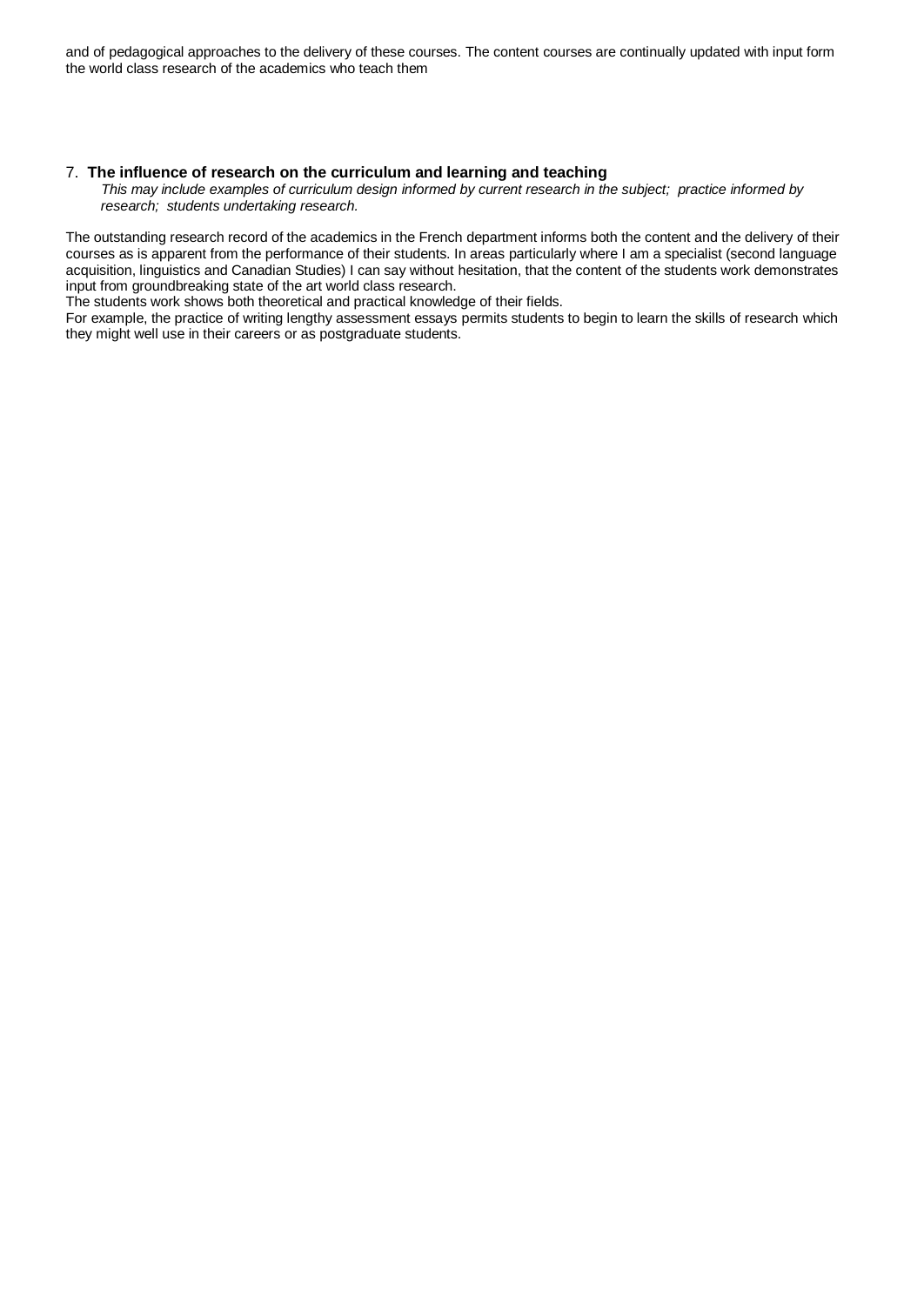- 8. **The University and its Schools provide guidance for External Examiners as to their roles, powers and responsibilities. Please indicate whether this material was sufficient for you to act effectively as an External Examiner**?
	- *Whether external examiners have sufficient access to the material needed to make the required judgements and whether they are encouraged to request additional information.*
	- •
	- The papers were meticulously presented with helpful indications from the instructors where externs input was requested, as well as indications of prior double marking. The forms designed for this purpose were most helpful in expediting this process which resulted in highly efficient use of the externs' time.
	- Explanations from the Head of department and administrator were extremely clear and helpful.
	- The current system of having externs focus on particular areas in 'rolling' fashion results in a careful on-going appraisal of different areas of the programme.

•

- 9. **Did you receive appropriate documentation relating to the programmes and/or parts of programmes for which you have responsibility, e.g. programme specifications or module handbooks?**
	- *The coherence of the policies and procedures relating to external examiners and whether they match the explicit roles they are asked to perform.*
	- •
	- The documentation on the course indicated a thoroughness of approach as well as a high level of detail in preparation of the students for examination.
- 10. **Was sufficient assessed/examination work made available to enable you to have confidence in your evaluation of the standard of student work?**

Yes. The externs were provided with ample amounts of material on all courses. All papers –both exams and continual assessments were available. These were presented in an orderly fashion with indications of where they had been internally moderated and where external moderatorship was requested

11. **Were the administrative arrangements satisfactory for the whole process, including the operation of the Board of Examiners?**

Impeccable arrangements by the Head of Department, the administrator and all of the staff. The Board was conducted impeccably.

12. **Were appropriate procedures in place to give due consideration to mitigating circumstances and medical evidence?**

All mitigating circumstances were given careful consideration

## *For Examiners involved in Mentoring Arrangements*

*If you have acted as a mentor to a new external examiner or have received mentor support please comment here on the arrangements.*

## *Other Comments*

*Please use this box if you wish to make any further comments not covered elsewhere on the form.*